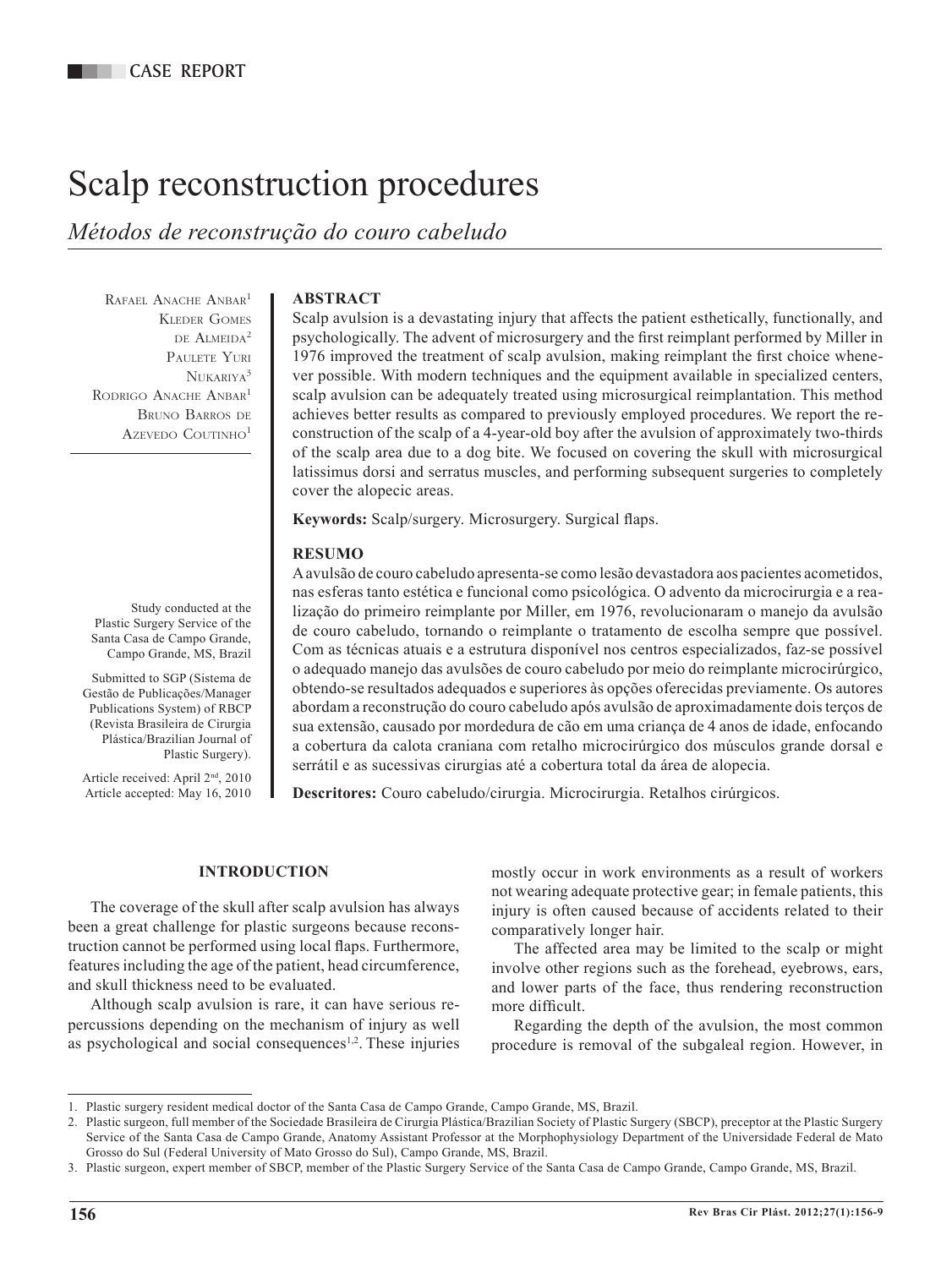cases that involve great traction, subperiosteal damage and even the avulsion of skull parts have been observed, which are correlated with traumatic brain injuries<sup>1</sup>.

The definitive treatment for scalp avulsion underwent major changes after the improvement and standardization of microsurgical reimplantation techniques. In 1976, Miller et al.2 reported the first successful case of microsurgical reimplantation, thus encouraging the use of this procedure, which eventually became the treatment of choice. Other therapeutic options were reserved for cases in which treatment failed or as ancillary procedures.

Until now, the global experience with microsurgical scalp reimplants was confined to 3 or 4 dozen isolated case reports as well as small groups of studies. This has rendered it difficult to standardize the therapeutic response and success rates<sup>3,4</sup>.

Treatment success depends on several factors including ischemia time, the quality of the avulsion fragment, and the experience level of the surgeon<sup>5</sup>. The high probability of failure poses a challenging situation for the surgeon since there is often no remaining scalp and a large exposed area to be covered.

In this report, after an unsuccessful attempt at reimplantation, we performed a microsurgical transplant of the latissimus dorsi muscle with the first 4 digitations of the serratus to cover the skull.

### **CASE REPORT**

The patient was a 4-year-old male who was a victim of a dog bite that resulted in the loss of approximately two-thirds of the scalp, including the whole pericranium.

The patient was admitted to the hospital with his scalp preserved under hypothermic conditions; there were many debris and many injuries derived due to lesions to the galea aponeurotica.

After clinical and neurological evaluation, the patient was taken to the surgical department 10 hours after the accident in an attempt to perform scalp reconstruction. Microanastomosis of the artery and superficial temporal vein was carried out, and perfect revascularization of the scalp was achieved. However, the flap became infected, resulting in arteriovenous thrombosis.

After stabilization of the general condition of the patient, regarding the debridement of devitalized tissue and antibio tic therapy, skull coverage by microsurgical transplantation of the latissimus dorsi muscle with the first 4 digitations of the serratus was proposed (Figure 1).

The transplantation triggered venous thrombosis (Figure 2); 12 hours after surgery, the patient underwent a revision of the anastomosis with the realization of a bypass from the thoracodorsal vein to the external jugular vein.

The flap developed efficiently, although necrosis of approximately 30% was detected in its extension. The external wall of the skull was subjected to bone scraping (Figure 3). Furthermore, after the growth of granulation tissue, the entire wound was grafted with partial skin (Figure 4).

Six months after being discharged from the hospital, the patient underwent the first expansion of the remaining hairy area to cover one third of the alopecic area (Figure 5). After 5 years, 3 more expansions were carried out, and complete coverage of the alopecic area was ultimately achieved.

### **DISCUSSION**

Reimplantation is the treatment of choice for scalp lesions and should always be considered, even in cases of severe scalp damage. This procedure is potentially indicated in all cases due



*Figure 1 – Flap of the latissimus dorsi and the first digitation of the serratus.*



*Figure 2 – Flap venous thrombosis.*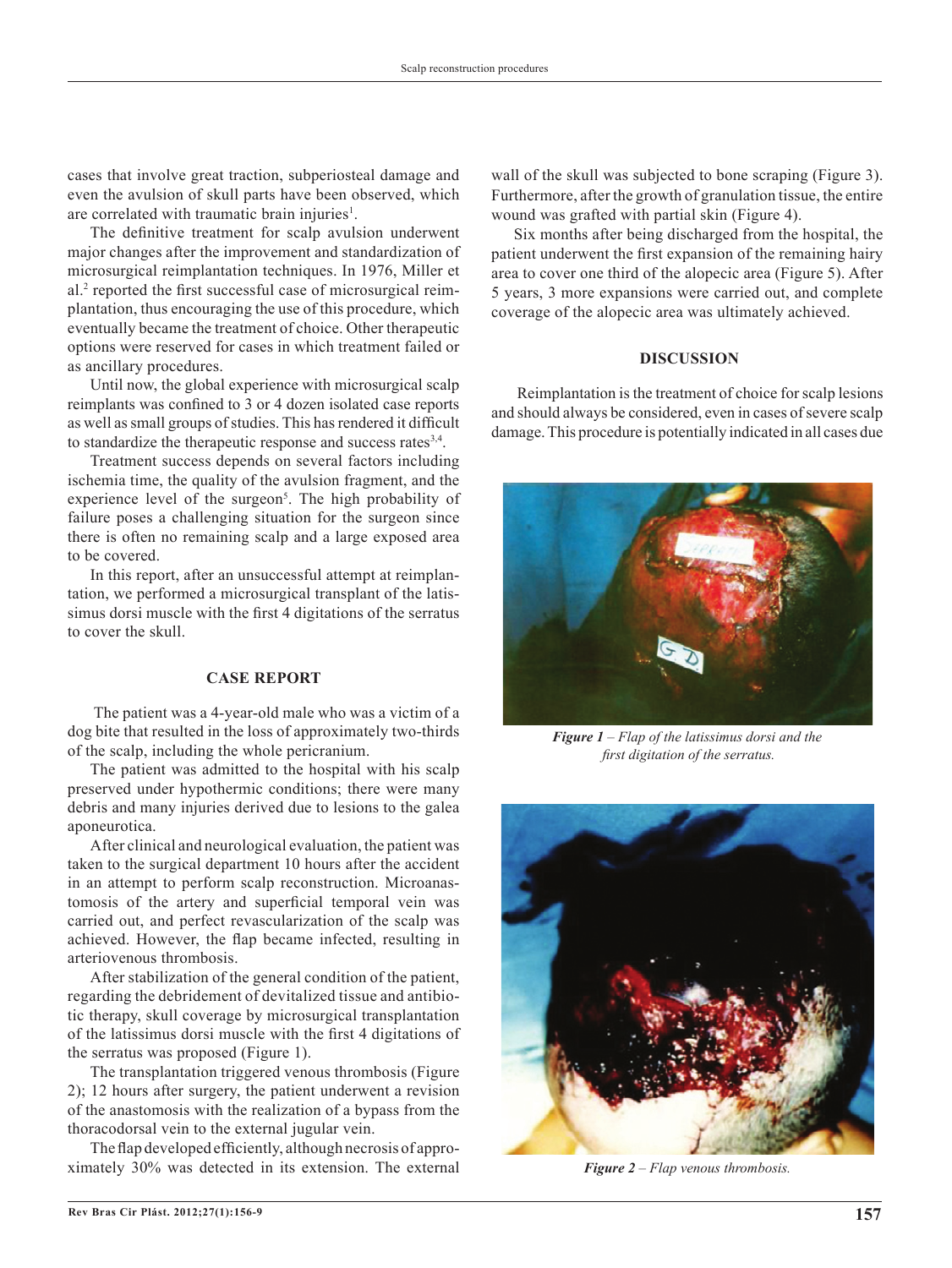to its associated benefits. The specific procedures regarding pre-, intra-, and post-operative care are crucial for the success of the reimplantation, including the time of ischemia, scalp conservation, hemodynamic stabilization of the patient, cleaning, local debridement, and the use of antibiotics.

When reimplantation is not possible, the microsurgeon should strive not only for local coverage, but good esthetic results as well. The scalp tissue is the best replacement for the scalp; no other donor site possesses the same qualities of scalp tissue. A variety of techniques have been used to close these defects as follows:

• Primary closure: This is the best option for small defects. Defects <3 cm in diameter can be primarily closed; however, this varies by location. If primary closure is selected, any defect in the galea should be primarily closed with absorbable sutures and the skin edges should be re-approximated with sutures or staples.



*Figure 3 – Bone scraping of the external wall of the skull.*



- Skin graft and tissue expansion: Placing skin grafts can provide fast and effective closure of the defect. Skin grafts require properly vascularized tissue and are unsuccessful if applied directly to exposed bone. It is possible to perform bone trepanation and wait for local granulation. The intact pericranium is generally sufficient to support skin grafts. Tissue expansion generally provides broad tissue while preserving the sensitivity, color, and thickness of the scalp and hair; however, this ultimately requires a minimum of 2 surgical procedures. Patients should be told in advance that this procedure requires a commitment of at least  $1-2$  years<sup>2,3</sup>.
- Local flaps: These are preferred for the reconstruction of small- to medium-sized scalps. These flaps consist of skin, subcutaneous tissue, and the galea; however, small surface defects can occasionally be adequately reconstructed using the subcutaneous plane. For large flaps, the donor area is covered with skin graft<sup>6</sup>.
- Free flaps: Before the advent of microsurgery, the closing of scalp defects covering more than 15–20% of the total area was virtually impossible with a single procedure. However, as free flaps involve at least some donor site morbidity<sup>2</sup>, they should be reserved for appropriate situations when skin, local flaps, graft, and healing by secondary intention cannot be considered. They can also provide better results and scarring in the area corresponding to previous radiation exposure or infection.



*Figure 4 – Partial skin graft. Figure 5 – Coverage of the skull after expansion of the hairy area.*